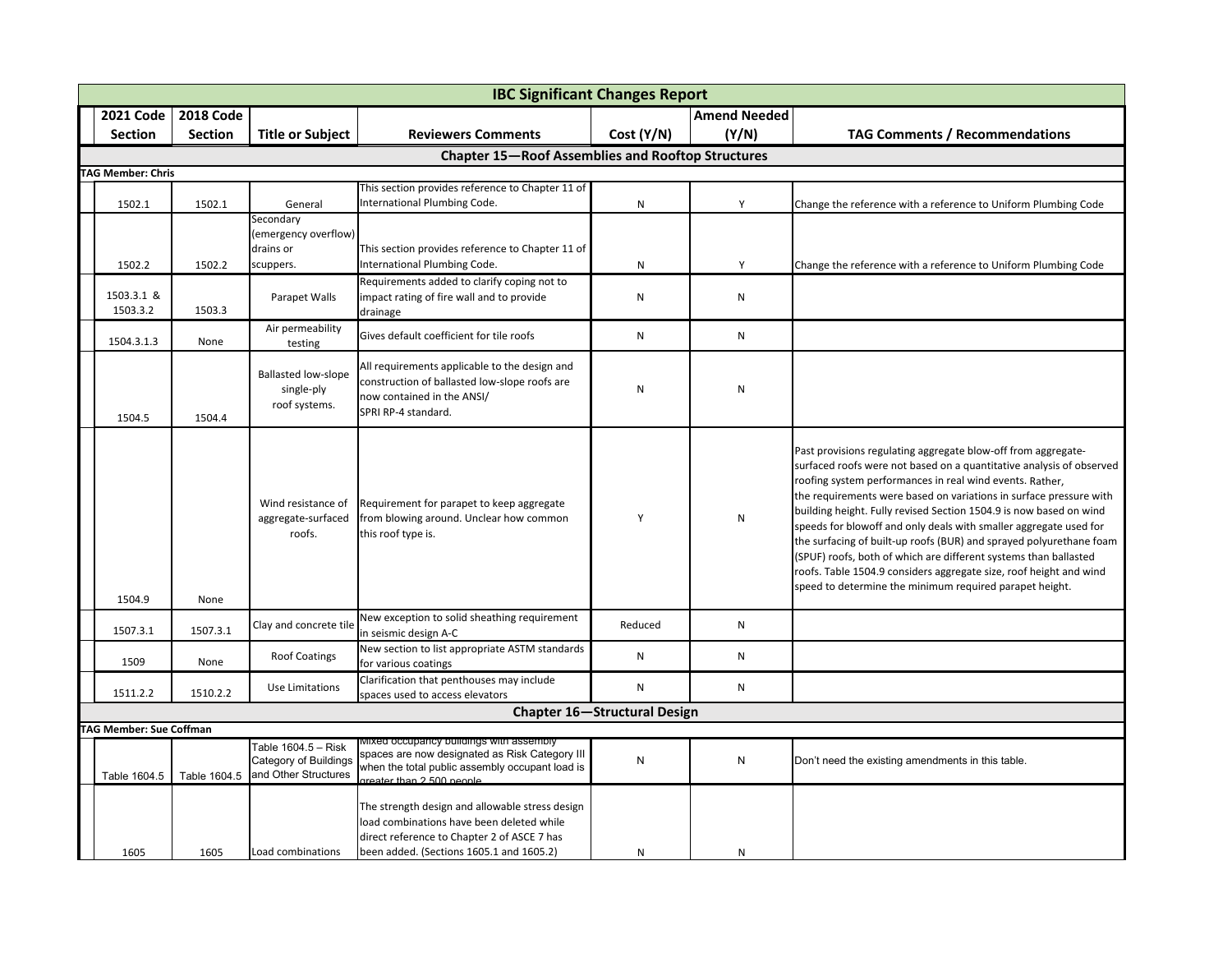|                                |           |                                            | Modifies the title and the text to specify that                                                                                                                                       |   |           |                                                                                                                                                                                                                                                                                                                                                                                                                                                                                                                                                                                                                       |  |  |  |
|--------------------------------|-----------|--------------------------------------------|---------------------------------------------------------------------------------------------------------------------------------------------------------------------------------------|---|-----------|-----------------------------------------------------------------------------------------------------------------------------------------------------------------------------------------------------------------------------------------------------------------------------------------------------------------------------------------------------------------------------------------------------------------------------------------------------------------------------------------------------------------------------------------------------------------------------------------------------------------------|--|--|--|
|                                |           |                                            | Section 1606.2 applies to weight of materials of                                                                                                                                      |   |           |                                                                                                                                                                                                                                                                                                                                                                                                                                                                                                                                                                                                                       |  |  |  |
|                                |           | Weight of materials                        | construction and doesn't include fixed service                                                                                                                                        |   |           |                                                                                                                                                                                                                                                                                                                                                                                                                                                                                                                                                                                                                       |  |  |  |
| 1606.2                         | 1606.2    | of construction                            | equipment.                                                                                                                                                                            | N | N         |                                                                                                                                                                                                                                                                                                                                                                                                                                                                                                                                                                                                                       |  |  |  |
|                                |           | Weight of fixed                            | New section addressing weight of fixed service                                                                                                                                        |   |           |                                                                                                                                                                                                                                                                                                                                                                                                                                                                                                                                                                                                                       |  |  |  |
| 1606.3                         | None      | service equipment                          | equipment.                                                                                                                                                                            | N | ${\sf N}$ |                                                                                                                                                                                                                                                                                                                                                                                                                                                                                                                                                                                                                       |  |  |  |
|                                |           | Photovoltaic panel                         | New section addressing photovoltaic panel                                                                                                                                             |   |           | Historically, the code has not addressed variable content weight in                                                                                                                                                                                                                                                                                                                                                                                                                                                                                                                                                   |  |  |  |
| 1606.4                         | None      | systems                                    | systems.                                                                                                                                                                              | N | ${\sf N}$ | dead loads nor explicitly described certain loads. The weights of                                                                                                                                                                                                                                                                                                                                                                                                                                                                                                                                                     |  |  |  |
|                                |           | Vegetative and                             | New section addressing vegetative and                                                                                                                                                 |   |           | vegetative roofs, solar panels and fixed service equipment have been                                                                                                                                                                                                                                                                                                                                                                                                                                                                                                                                                  |  |  |  |
| 1606.5                         | None      | andscaped roofs                            | landscaped roofs.                                                                                                                                                                     | N | N         | clarified to provide consistency between the IBC and ASCE 7.                                                                                                                                                                                                                                                                                                                                                                                                                                                                                                                                                          |  |  |  |
|                                |           | Fall arrest, lifeline,<br>and rope descent | Rope descent system anchorage has been<br>added to the section on fall arrest and lifeline                                                                                            |   |           | In 2017, the Occupational Safety and Health Administration (OSHA)<br>adopted new regulations in Section 1910.27 that specifically require<br>all anchorages of rope descent systems (such as boatswain's chairs)<br>to be able to support 5,000 pounds in any direction for each attached<br>worker. Since OSHA has added specific language addressing rope<br>descent systems, and because the systems and loads are basically<br>identical to those for other fall arrest lines, Section 1607.11.4 has<br>been updated to mirror OSHA's requirements and includes minimum<br>design loads for rope descent systems. |  |  |  |
| 1607.11.4                      | 1607.10.4 | system anchorages.                         | anchorage.                                                                                                                                                                            | Y | N         |                                                                                                                                                                                                                                                                                                                                                                                                                                                                                                                                                                                                                       |  |  |  |
| 1607.17                        | None      | <b>Fixed ladders</b>                       | Adds requirements for live loads for fixed and<br>ship's ladders.                                                                                                                     | N | N         | Live loads to be used in the design of ladders<br>have not previously been specified in the IBC; however,<br>Requirements for fixed ladders are now coordinated between the<br>IBC and ASCE 7. Ladder live loads contained in ASCE 7 have been<br>added to the IBC. The addition of live load values provides the<br>necessary load values in the IBC but maintains the accompanying<br>design information within ASCE 7.                                                                                                                                                                                             |  |  |  |
|                                |           |                                            |                                                                                                                                                                                       |   |           |                                                                                                                                                                                                                                                                                                                                                                                                                                                                                                                                                                                                                       |  |  |  |
| 1608.2                         | 1608.2    | Ground snow loads                          | The ground snow load map has been updated to<br>provide consistency with ASCE 7-16 snow maps<br>by adding a reference to ASCE 7 snow tables in<br>states with large case study areas. | N | ${\sf N}$ |                                                                                                                                                                                                                                                                                                                                                                                                                                                                                                                                                                                                                       |  |  |  |
|                                |           |                                            |                                                                                                                                                                                       |   |           |                                                                                                                                                                                                                                                                                                                                                                                                                                                                                                                                                                                                                       |  |  |  |
| 1610.2                         | None      | Uplift loads on floor<br>and foundations   | New section. Concrete slabs on ground must<br>now be designed for uplift due to soil expansion<br>and water pressure in areas prone to soil<br>movement or a shallow water table.     | Y | N         | Section 1610 has not previously addressed uplift loads from<br>hydrostatic pressure or expansive soils. Requirements addressing<br>uplift forces are now to be applied when appropriate and included in<br>the design. The hydrostatic pressure provisions include a<br>required determination of loads based on measuring to the<br>underside of the construction per ASCE 7, Section 3.2.2.                                                                                                                                                                                                                         |  |  |  |
| 1611.1                         | 1611.1    | Design rain loads                          | Secondary drainage system rain loads have<br>been updated to be consistent with ASCE 7.                                                                                               | Y | ${\sf N}$ |                                                                                                                                                                                                                                                                                                                                                                                                                                                                                                                                                                                                                       |  |  |  |
|                                |           |                                            |                                                                                                                                                                                       |   |           |                                                                                                                                                                                                                                                                                                                                                                                                                                                                                                                                                                                                                       |  |  |  |
| 1612.4                         | 1612.4    | Flood hazard<br>documentation              | The design of hydrostatic loads on breakaway<br>walls is required when the walls do not meet<br>the requirements of ASCE 24.                                                          | Υ | N         |                                                                                                                                                                                                                                                                                                                                                                                                                                                                                                                                                                                                                       |  |  |  |
|                                |           |                                            |                                                                                                                                                                                       |   |           |                                                                                                                                                                                                                                                                                                                                                                                                                                                                                                                                                                                                                       |  |  |  |
|                                |           |                                            | Chapter 17-Special Inspections and Tests                                                                                                                                              |   |           |                                                                                                                                                                                                                                                                                                                                                                                                                                                                                                                                                                                                                       |  |  |  |
| <b>FAG Member: Sue Coffman</b> |           |                                            |                                                                                                                                                                                       |   |           |                                                                                                                                                                                                                                                                                                                                                                                                                                                                                                                                                                                                                       |  |  |  |
| 1704.6                         | 1704.6    | Structural<br>observations                 | Because the definition of structural<br>observations in the 2018 IBC was considered                                                                                                   | N | N         |                                                                                                                                                                                                                                                                                                                                                                                                                                                                                                                                                                                                                       |  |  |  |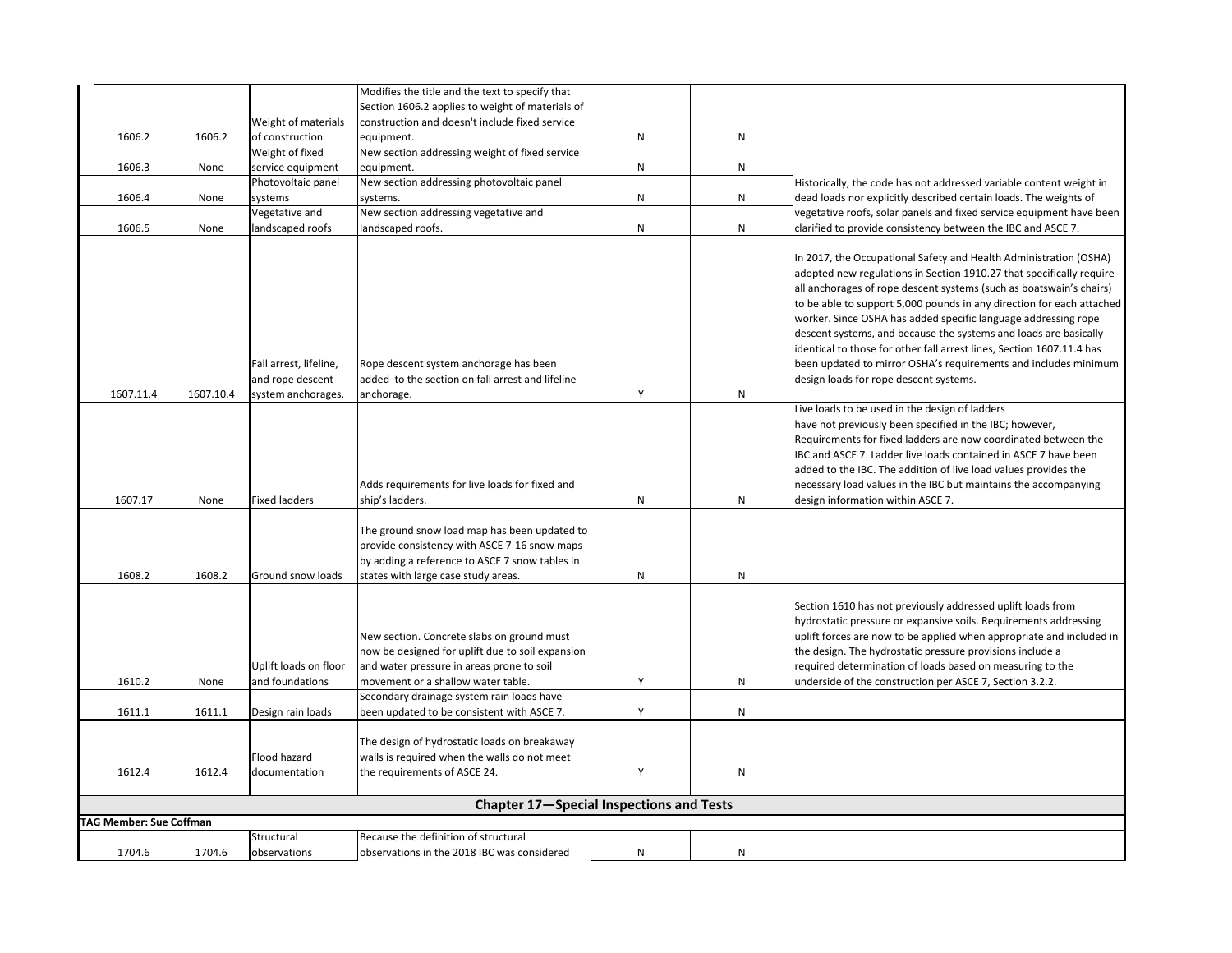|                                |              | Structural<br>observations for         | vague and disconnected from Chapter 17<br>requirements, a new description in Section      |                                         |           |                                                                |
|--------------------------------|--------------|----------------------------------------|-------------------------------------------------------------------------------------------|-----------------------------------------|-----------|----------------------------------------------------------------|
| 1704.6.1                       | 1704.6.1     | structures                             | 1704.6 provides clearer direction for the                                                 | N                                       | N         |                                                                |
|                                |              |                                        |                                                                                           |                                         |           |                                                                |
|                                |              | <b>Required Special</b>                | Special inspection requirements for precast                                               |                                         |           |                                                                |
|                                |              | <b>Inspections and Tests</b>           | concrete diaphragm connections have been                                                  |                                         |           |                                                                |
|                                |              | of Concrete                            | added to the list of general concrete special                                             |                                         |           |                                                                |
| Table 1705.3                   | Table 1705.3 | Construction                           | inspections and tests.                                                                    | Y                                       | N         |                                                                |
|                                |              |                                        |                                                                                           |                                         |           |                                                                |
|                                |              |                                        |                                                                                           |                                         |           |                                                                |
|                                |              |                                        | Special inspection of empirically designed<br>masonry in Risk Category IV buildings is no |                                         |           |                                                                |
|                                |              |                                        | longer required because the masonry standard,                                             |                                         |           |                                                                |
|                                |              |                                        | TMS 402, Building Code Requirements and                                                   |                                         |           |                                                                |
|                                |              | Glass unit masonry                     | Specification for Masonry Structures, does not                                            |                                         |           |                                                                |
|                                |              | and masonry veneer                     | allow Risk Category IV buildings to be designed                                           |                                         |           |                                                                |
| 1705.4.1                       | 1705.4.1     | in Risk Category IV.                   | following the empirical design method.                                                    | N                                       | N         |                                                                |
|                                |              | Mass timber                            |                                                                                           |                                         |           |                                                                |
| 1705.5.3                       | None         | construction                           | Special inspection requirements have been                                                 | Y                                       | ${\sf N}$ |                                                                |
|                                |              | Sealing of mass                        | added to address the anchorage and connection                                             |                                         |           |                                                                |
| 1705.2                         | None         | timber                                 | of mass timber structural elements.                                                       | Y                                       | ${\sf N}$ |                                                                |
|                                |              | Structural Integrity of                | When installed deep foundation elements                                                   |                                         |           |                                                                |
|                                |              | Deep Foundation                        | appear to be understrength due to quality,                                                |                                         |           |                                                                |
| 1705.1                         | None         | Elements.                              | location or alignment, an engineering<br>assessment must now be done.                     | Υ                                       | N         | Safety measure                                                 |
|                                |              | Storage racks                          | Steel storage rack special inspection duties have                                         |                                         |           |                                                                |
|                                |              |                                        | been clarified with the addition of special                                               |                                         |           |                                                                |
| 1705.13.7                      | 1705.12.7    |                                        | inspection tasks.                                                                         | N                                       | N         |                                                                |
|                                |              | Fire-resistant                         |                                                                                           |                                         |           |                                                                |
|                                |              | penetrations                           | The installation of firestops, fire-resistant joint                                       |                                         |           |                                                                |
|                                |              | and joints.                            | systems and perimeter fire barrier systems in                                             |                                         |           |                                                                |
|                                |              |                                        | residential-use buildings now requires special                                            |                                         |           |                                                                |
|                                |              |                                        | inspection in those Group R fire areas having an                                          |                                         |           |                                                                |
|                                |              |                                        | occupant load exceeding 250.                                                              |                                         |           | Too much work for inspector; the special inspection saves time |
| 1705.18                        | 1705.17      |                                        |                                                                                           | Y                                       | ${\sf N}$ | during construction. Also provides clarity.                    |
|                                |              | Exterior window and<br>door assemblies | Testing standards and analysis procedures have                                            |                                         |           |                                                                |
|                                |              |                                        | been clarified for exterior door and window                                               |                                         |           |                                                                |
|                                |              |                                        | assemblies, including garage door assemblies.                                             |                                         |           |                                                                |
| 1709.5                         | 1709.5       |                                        |                                                                                           | N                                       | ${\sf N}$ |                                                                |
|                                |              | Windborne debris                       | Required windborne debris protection for                                                  |                                         |           |                                                                |
| 1709.5.3                       | None         | protection                             | glazing has been clarified through the addition                                           |                                         |           |                                                                |
|                                |              | Impact protective                      | of a design standard and a definition                                                     |                                         |           |                                                                |
|                                |              | systems testing and                    | of impact protective systems.                                                             |                                         |           |                                                                |
| 1709.5.3.1                     | None         | abeling                                |                                                                                           | ${\sf N}$                               | N         |                                                                |
|                                |              |                                        |                                                                                           |                                         |           |                                                                |
|                                |              |                                        |                                                                                           | <b>Chapter 18-Soils and foundations</b> |           |                                                                |
| <b>TAG Member: Sue Coffman</b> |              |                                        |                                                                                           |                                         |           |                                                                |
| 1807.2.2                       | 1807.2.2     | 1807.2.2 Design<br>lateral soil loads  | Amendment clarifies backfill height is measured<br>from bottom of footing.                | N                                       | Y         | Keep - clarification from 2021 codes                           |
|                                |              |                                        |                                                                                           |                                         |           |                                                                |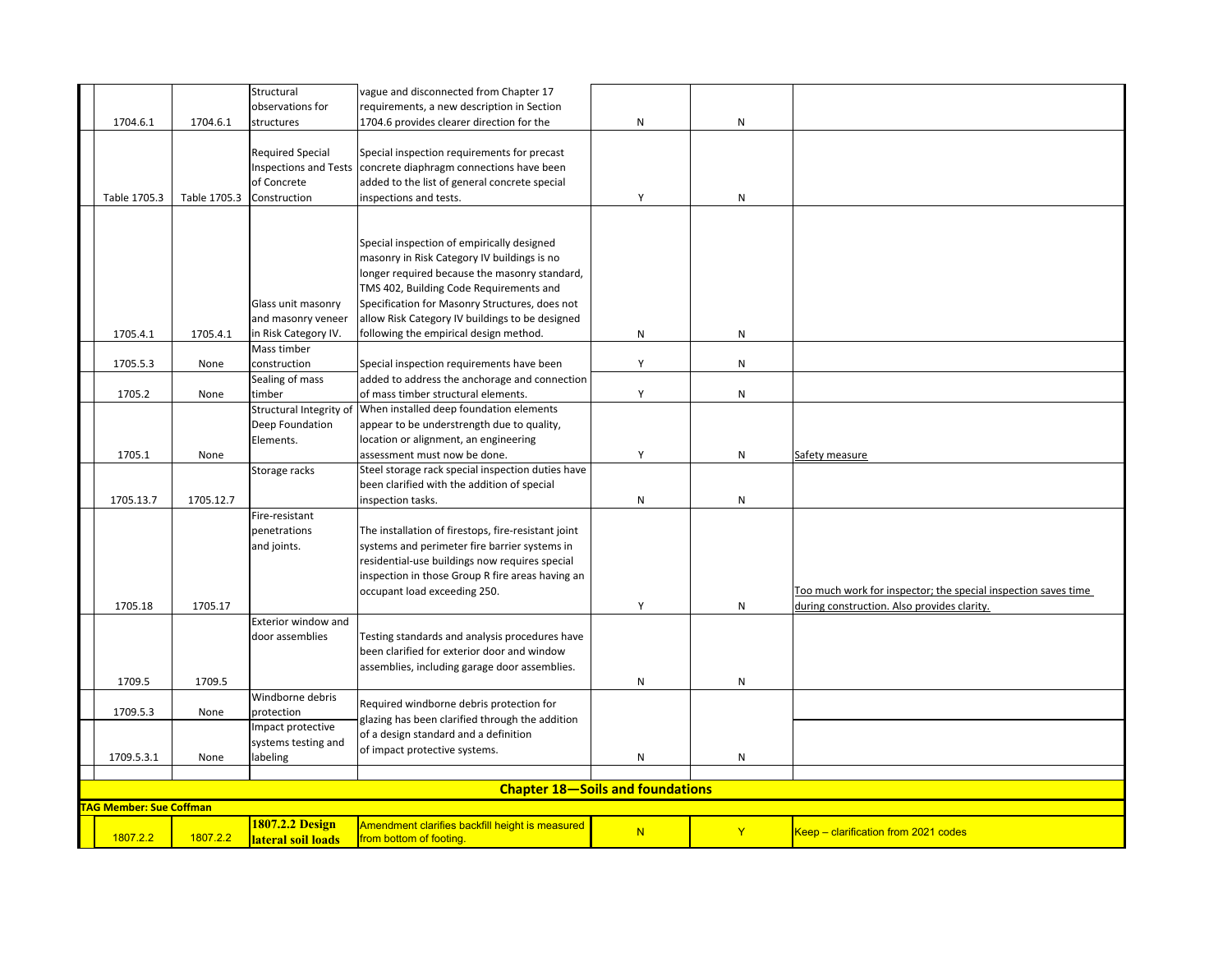|              |              |                            | Amendment adds availability of using load                                                                        |                |                |  |
|--------------|--------------|----------------------------|------------------------------------------------------------------------------------------------------------------|----------------|----------------|--|
|              |              |                            | combinations in ASCE 7, Section 2.4 along with                                                                   |                |                |  |
| 1802.1       | 1802.1       | General                    | 1603.                                                                                                            | N              | N              |  |
|              |              | <b>Excavation near</b>     |                                                                                                                  |                |                |  |
|              |              | foundations                | Amendment clarifies "support" vs. specifying                                                                     |                |                |  |
|              |              |                            | underpinning and adds "excavation retaining                                                                      |                |                |  |
| 1803.5.7     | 1803.5.7     |                            | systems" under options to support excavation.                                                                    | N              | N              |  |
|              |              | <b>Excavation near</b>     | Clarifies that the intent is to require assessment                                                               |                |                |  |
| 1804.1       | 1804.1       | foundations                | in accordance with 1803.5.7.                                                                                     | N              | N              |  |
|              |              | oad Combinations           | Amendment adds availability of using load                                                                        |                |                |  |
|              |              |                            | combinations in ASCE 7, Section 2.4 along with                                                                   |                |                |  |
| 1806.1       | 1806.1       |                            | 1605.3.                                                                                                          | N              | N              |  |
|              |              | <b>Segmental Retaining</b> | Added new section on Segmental Retaining                                                                         |                |                |  |
| 1807.2.4     | N/A          | <b>Walls</b>               | walls to comply with ASTM C1372                                                                                  | N              | N              |  |
|              |              | <b>Design loads</b>        | Amendment adds availability of using load                                                                        |                |                |  |
| 1808.3       | 1808.3       |                            | combinations in Section 2.3 or 2.4 of ASCE 7                                                                     | N              | N              |  |
|              |              | Seismic overturning        | Amendment adds availability of using load                                                                        |                |                |  |
| 1808.3.1     | 1808.3.1     |                            | combinations in Section 2.3 or 2.4 of ASCE 7                                                                     | N              | N              |  |
|              |              | Concrete or grout          |                                                                                                                  |                |                |  |
|              |              | strength of mix            | Removed section specifying requirements when                                                                     |                |                |  |
| 1808.8.1     | 1808.8.1     | proportioning              | concrete is placed through a funnel hopper.                                                                      | $\overline{?}$ | $\overline{?}$ |  |
|              |              |                            | New section requiring frost protection at                                                                        |                |                |  |
|              |              | <b>Frost protection at</b> | required exits so the door will swing without                                                                    |                |                |  |
| 1809.5.1     | N/A          | required exits             | obstruction.                                                                                                     | Y              | N              |  |
|              |              | Design methods for         | Amendment adds availability of using load                                                                        |                |                |  |
|              |              | concrete elements.         | combinations in ASCE 7, Section 2.4 along with                                                                   |                |                |  |
| 1810.3.1.1   | 1810.3.1.1   |                            | 1605.3.                                                                                                          | N              | N              |  |
|              |              | Allowable axial load.      | Adds exception to load testing if approved by                                                                    |                |                |  |
| 1810.3.3.1   | 1810.3.3.1   |                            | <b>Building Official</b>                                                                                         | N              | N              |  |
| 1810.3.3.1.9 | 1810.3.3.1.9 | <b>Helical piles</b>       | Additional design criteria for helical piles                                                                     | $\overline{?}$ | N              |  |
|              |              | <b>Subsiding soils or</b>  | Section renamed to add "or strata" to title and                                                                  |                |                |  |
| 1810.3.4     | 1810.3.4     | strata                     | in body of code section.                                                                                         | N              | N              |  |
|              |              | <b>Structural steel H-</b> | Requirement added for structures assigned to                                                                     |                |                |  |
|              |              | piles                      | Seismic Design Category D, E or F, design for                                                                    |                |                |  |
|              |              |                            | detailing of H-piles shall also conform to the                                                                   |                |                |  |
| 1810.3.5.3.1 | 1810.3.5.3.1 |                            | requirements of AISC 341.                                                                                        | Y              | N              |  |
|              |              | <b>Splices</b>             |                                                                                                                  |                |                |  |
|              |              |                            | Added exception for buildings assigned to                                                                        |                |                |  |
|              |              |                            | Seismic Design Category A or B, splices need not                                                                 |                |                |  |
|              |              |                            | comply with the 50- percent tension and                                                                          |                |                |  |
|              |              |                            | bending strength requirements where justified                                                                    |                |                |  |
| 1810.3.6     | 1810.3.6     |                            | by supporting data                                                                                               | N              | N              |  |
|              |              |                            | Precast concrete piles Specified precast concrete piles shall be<br>designed and detailed in accordance with ACI |                |                |  |
|              |              |                            | 318 with exceptions for Seismic design category                                                                  |                |                |  |
|              |              |                            |                                                                                                                  |                |                |  |
| 1810.3.8     | 1810.3.8     |                            | C and D&F.<br>Amendment adds availability of using load                                                          | N              | N              |  |
| 1810.3.9.2   |              | Required                   |                                                                                                                  | N              | N              |  |
|              | 1810.3.9.2   | reinforcement              | combinations in Section 2.3 of ASCE 7                                                                            |                |                |  |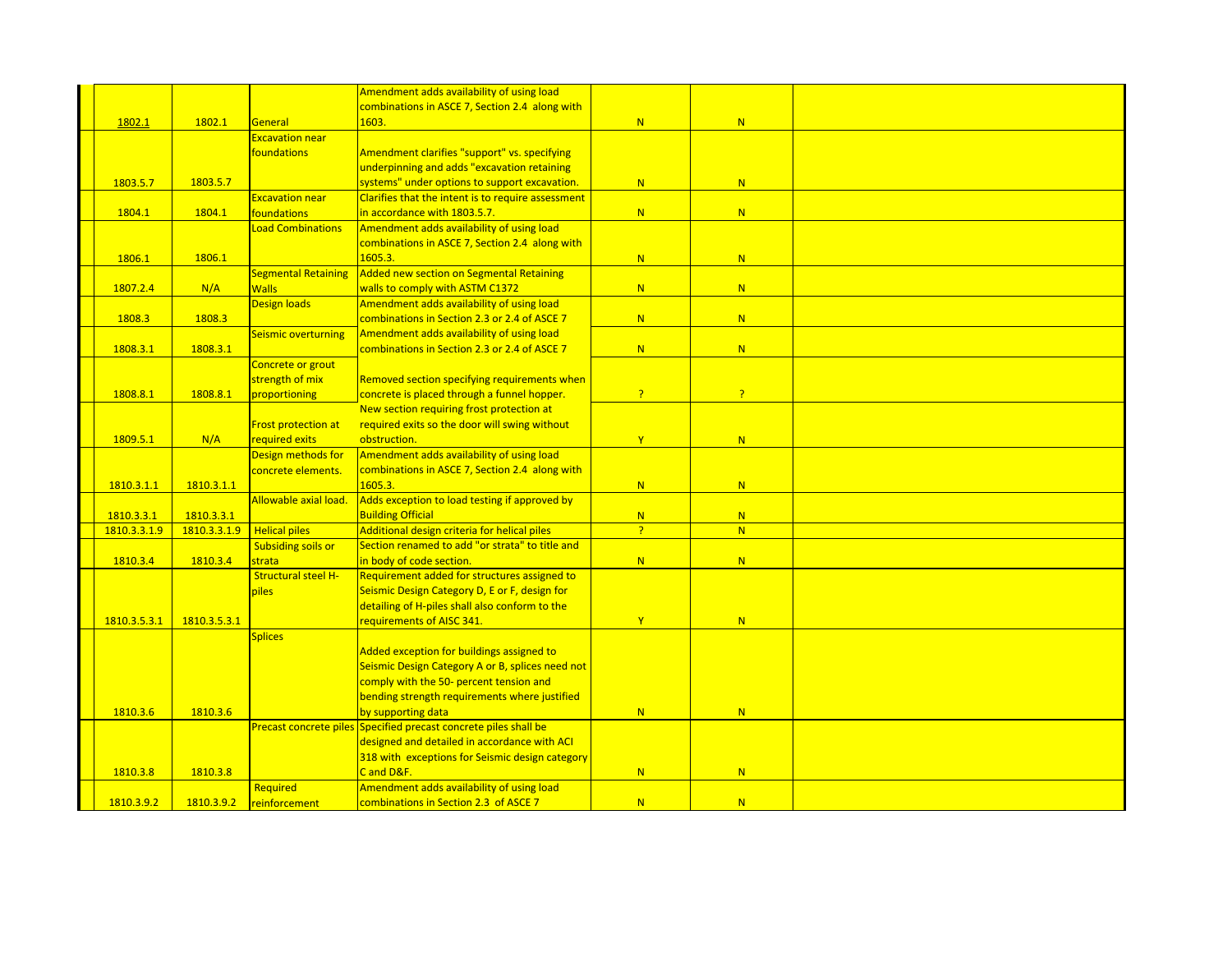|                                                    |                | <b>Seismic</b>             |                                                                      |                            |   |  |
|----------------------------------------------------|----------------|----------------------------|----------------------------------------------------------------------|----------------------------|---|--|
|                                                    |                | reinforcement in           |                                                                      |                            |   |  |
|                                                    |                |                            |                                                                      |                            |   |  |
|                                                    |                | Seismic Design             | Amendment adds availability of using load                            |                            |   |  |
| 1810.3.9.4.1                                       | 1810.3.9.4.1   | <b>Category C</b>          | combinations in Section 2.3 of ASCE 7                                | N                          | N |  |
|                                                    |                | <b>Seismic</b>             |                                                                      |                            |   |  |
|                                                    |                | reinforcement in           |                                                                      |                            |   |  |
|                                                    |                | <b>Seismic Design</b>      |                                                                      |                            |   |  |
|                                                    |                |                            | Categories D through Amendment adds availability of using load       |                            |   |  |
| 1810.3.9.4.2                                       | 1810.3.9.4.2   | F                          | combinations in Section 2.3 of ASCE 7                                | N                          | N |  |
|                                                    |                | <b>Seismic Design</b>      |                                                                      |                            |   |  |
|                                                    |                |                            | Categories C through  Removed sections and referred to design of ACI |                            |   |  |
| 1810.3.11.1                                        | 1810.3.11.1    | $F_{\rm c}$                | 318                                                                  | N                          | N |  |
|                                                    |                | <b>Seismic Design</b>      |                                                                      |                            |   |  |
|                                                    |                |                            | Categories D through   New item #3 with requirements for connection  |                            |   |  |
| 1810.3.11.2                                        | 1810.3.11.2 F. |                            | of pile caps to H-piles                                              | N                          | N |  |
|                                                    |                |                            |                                                                      |                            |   |  |
|                                                    |                | <b>Grade Beams</b>         | Design requirement changed to just ACI 318                           |                            |   |  |
|                                                    |                |                            | with ASCE 7 as an exception for overstrength                         |                            |   |  |
| 1810.3.12                                          | 1810.3.12      |                            | <b>factor</b>                                                        | N                          | N |  |
|                                                    |                | <b>Seismic Ties</b>        |                                                                      |                            |   |  |
| 1810.3.13                                          | 1810.3.13      |                            | Design requirements changed to just ACI 318                          | N                          | N |  |
| 1810.4.1.2                                         | 1810.4.1.2     | <b>Casings</b>             | Section renamed.                                                     | N                          | N |  |
|                                                    |                | Driving near uncased       | Removed sentence about installing in heaving                         |                            |   |  |
| 1810.4.1.3                                         | 1810.4.1.3     | concrete                   | soils                                                                | N                          | N |  |
| 1810.4.5                                           | 1810.4.5       | <b>Vibratory Driving</b>   | Added 2 exceptions for vibratory driving                             | N                          | N |  |
|                                                    |                |                            | Added requirement for manufacturer rating for                        |                            |   |  |
| 1810.4.11                                          | 1810.4.11      | <b>Helical Piles</b>       | torque                                                               | N                          | N |  |
|                                                    |                |                            |                                                                      | <b>Chapter 19-Concrete</b> |   |  |
|                                                    |                |                            |                                                                      |                            |   |  |
| <b>AG Member: Sue Coffman</b>                      |                |                            |                                                                      |                            |   |  |
|                                                    |                |                            |                                                                      |                            |   |  |
|                                                    |                |                            | Removed requirement for precast concrete                             |                            |   |  |
| 1901.2                                             |                | Plain and reinforced       |                                                                      |                            |   |  |
|                                                    | 1901.2         | concrete                   | diaphragms for Seismic design categories C-F.                        | N                          | N |  |
|                                                    |                | Anchoring to               |                                                                      |                            |   |  |
| 1901.3                                             | 1901.3         | concrete                   | Removed screw anchors                                                | N                          | N |  |
|                                                    |                | <b>Tolerances for</b>      |                                                                      |                            |   |  |
|                                                    |                |                            |                                                                      | N                          | N |  |
| 1901.7                                             | N/A            | structural concrete        | <b>New section added</b>                                             |                            |   |  |
|                                                    |                |                            | Renamed section and added new subsections                            |                            |   |  |
|                                                    |                | <b>Coordination of</b>     | on Design Displacement and Special Structural                        |                            |   |  |
| 1902                                               | 1902           | Terminology                | Wall                                                                 | N                          | N |  |
|                                                    |                |                            |                                                                      |                            |   |  |
| 1903.1                                             | 1903.1         | General                    | <b>Removed Exception for use of ASTM standards</b>                   | N                          | N |  |
|                                                    |                |                            |                                                                      |                            |   |  |
|                                                    |                |                            | New section that replaces 2018 section titled                        |                            |   |  |
|                                                    |                | <b>Footings for light</b>  | "Structural Plain Concrete" comprised of an                          |                            |   |  |
| 1906                                               | 1906           | <b>framed construction</b> | exception for plain concrete in 2018 code                            | N                          | N |  |
|                                                    |                |                            | Many subsections removed and just refers to                          |                            |   |  |
| 1908                                               | 1908           | Shotcrete                  | compliance with ACI 318                                              | N                          | N |  |
|                                                    |                |                            |                                                                      |                            |   |  |
|                                                    |                |                            |                                                                      |                            |   |  |
|                                                    |                |                            |                                                                      |                            |   |  |
|                                                    |                |                            |                                                                      | <b>Chapter 20-Aluminum</b> |   |  |
| <b>AG Member: Sue Coffman</b><br><b>No Changes</b> |                |                            |                                                                      |                            |   |  |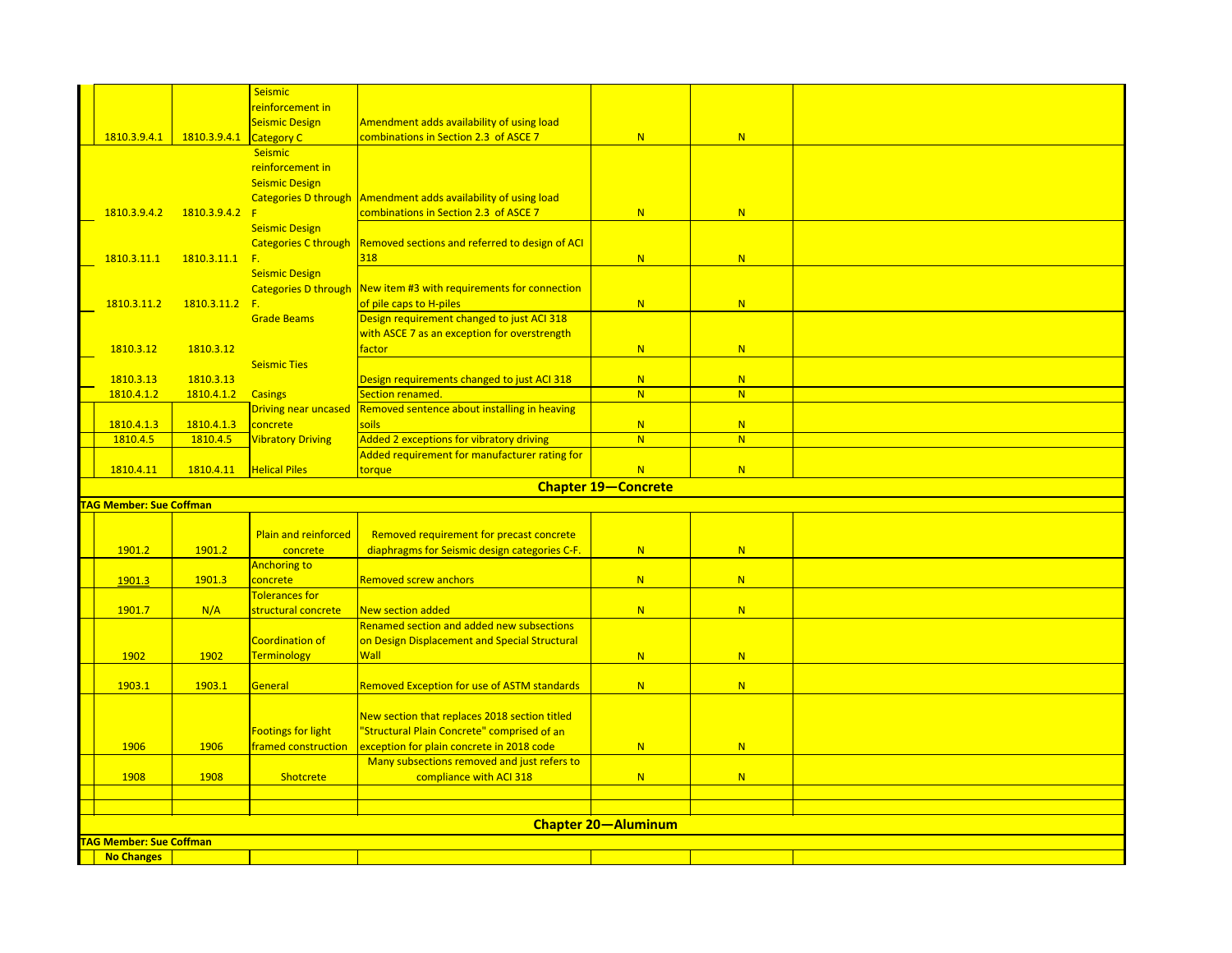| <b>Chapter 21-Masonry</b>      |            |                                                    |                                                                 |                         |   |  |  |  |  |
|--------------------------------|------------|----------------------------------------------------|-----------------------------------------------------------------|-------------------------|---|--|--|--|--|
| <b>FAG Member: Sue Coffman</b> |            |                                                    |                                                                 |                         |   |  |  |  |  |
|                                |            |                                                    | Several subsections added with requirements                     |                         |   |  |  |  |  |
| 2109.2.4.8                     | 2109.2.4.8 | <b>Exterior finish</b>                             | for plaster                                                     | N                       | N |  |  |  |  |
|                                |            |                                                    |                                                                 |                         |   |  |  |  |  |
|                                |            |                                                    |                                                                 |                         |   |  |  |  |  |
|                                |            |                                                    |                                                                 |                         |   |  |  |  |  |
|                                |            |                                                    |                                                                 |                         |   |  |  |  |  |
|                                |            |                                                    |                                                                 |                         |   |  |  |  |  |
|                                |            |                                                    |                                                                 | <b>Chapter 22-Steel</b> |   |  |  |  |  |
| <b>TAG Member: Sue Coffman</b> |            |                                                    |                                                                 |                         |   |  |  |  |  |
|                                |            |                                                    | Amendment added for beam to column                              |                         |   |  |  |  |  |
|                                |            | <b>Seismic Design</b>                              | moment connections in special and                               |                         |   |  |  |  |  |
| 2205.2.1.1                     | 2205.2.1.1 | Category B or C                                    | <b>Intermediate moment frames</b>                               | N                       | N |  |  |  |  |
|                                |            |                                                    | Amendment added for beam to column                              |                         |   |  |  |  |  |
|                                |            | <b>Seismic Design</b>                              | moment connections in special and                               |                         |   |  |  |  |  |
| 2205.2.1.2                     | 2205.2.1.2 | Category D, E or F.                                | <b>Intermediate moment frames</b>                               | N                       | N |  |  |  |  |
|                                |            |                                                    | added new section 2209.3 Certification                          |                         |   |  |  |  |  |
|                                |            |                                                    | requiring a certificate of compliance for certain               |                         |   |  |  |  |  |
| 2209                           | 2209       | <b>Steel Storage Racks</b>                         |                                                                 | $\mathbf{Y}$            | N |  |  |  |  |
|                                |            |                                                    | storage racks                                                   |                         |   |  |  |  |  |
|                                |            |                                                    |                                                                 |                         |   |  |  |  |  |
|                                |            |                                                    |                                                                 |                         |   |  |  |  |  |
|                                |            |                                                    |                                                                 |                         |   |  |  |  |  |
|                                |            |                                                    |                                                                 | Chapter 23-Wood         |   |  |  |  |  |
| <b>TAG Member: Sue Coffman</b> |            |                                                    |                                                                 |                         |   |  |  |  |  |
|                                |            |                                                    | Fire-retardant treated minor amendments related to fire testing |                         |   |  |  |  |  |
| 2303.2                         | 2303.2     | wood                                               | requirements                                                    | N                       | N |  |  |  |  |
|                                |            |                                                    |                                                                 |                         |   |  |  |  |  |
|                                |            |                                                    | amendments added for permanent individual                       |                         |   |  |  |  |  |
|                                |            |                                                    | truss member restraint and diagonal bracing                     |                         |   |  |  |  |  |
|                                |            |                                                    | section, including 5 new figures -2303.4.1.2(1-5)               |                         |   |  |  |  |  |
| 2303.4                         | 2303.4     | <b>Trusses</b>                                     | with installation diagrams and alternatives                     | N                       | N |  |  |  |  |
|                                |            |                                                    |                                                                 |                         |   |  |  |  |  |
|                                |            |                                                    | Clarification of shrinkage as a result of changes               |                         |   |  |  |  |  |
| 2303.7                         | 2303.7     | <b>Shrinkage</b>                                   | in the wood moisture after installation                         | N                       | N |  |  |  |  |
|                                |            |                                                    | Amendment to allow other lumber decking                         |                         |   |  |  |  |  |
|                                |            |                                                    | patterns and connections with engineering                       |                         |   |  |  |  |  |
| 2304.9                         | 2304.9     | <b>Lumber Decking</b>                              | substantiations                                                 | N                       | N |  |  |  |  |
|                                |            |                                                    | New section with requirements for fire-                         |                         |   |  |  |  |  |
|                                |            | <b>Connection fire-</b>                            | resistance ratings for connections in Type IV-A,                |                         |   |  |  |  |  |
| 2304.10.1                      | N/A        | resistance ratings                                 | V-B, or IV-C construction                                       | N                       | N |  |  |  |  |
|                                |            |                                                    | Minor additions/changes to fastener types for                   |                         |   |  |  |  |  |
|                                |            | Table 2304.10.2 Table 2304.10.2 Fastening Schedule | various building elements                                       | N                       | N |  |  |  |  |
|                                |            |                                                    | Amendment to allow concealed spaces                             |                         |   |  |  |  |  |
| 2304.11.4                      | 2304.11.4  | <b>Roof decks</b>                                  | complying w/Section 602                                         |                         |   |  |  |  |  |
|                                |            |                                                    |                                                                 |                         |   |  |  |  |  |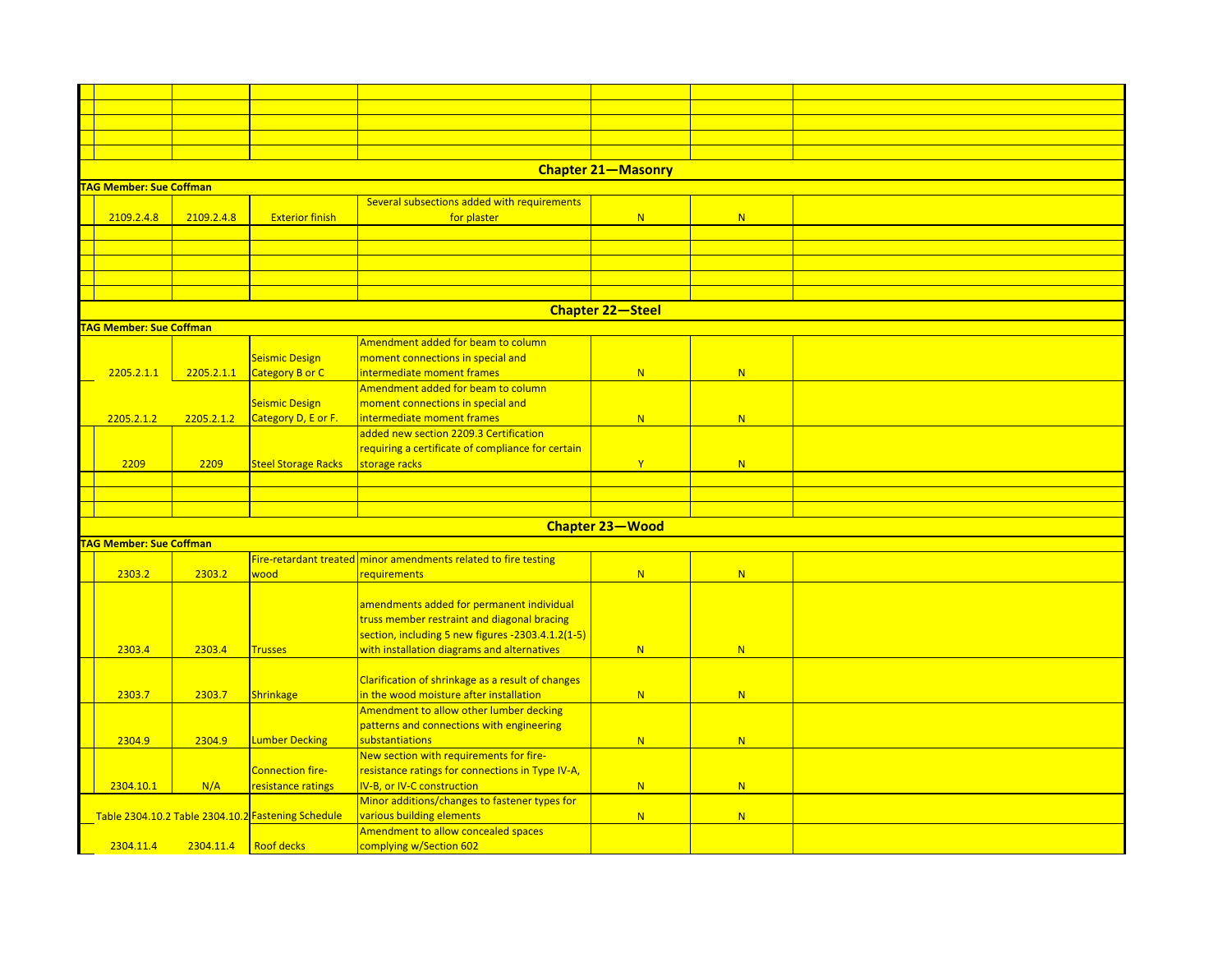| N/A                              | 2304.12.2.4                   | Laminated timbers                                 | Section removed from 2021 code                                                                                                                          | $\overline{?}$                   | N |                                                                                                                                                                                                                                                                                                                                                                                                                                                        |
|----------------------------------|-------------------------------|---------------------------------------------------|---------------------------------------------------------------------------------------------------------------------------------------------------------|----------------------------------|---|--------------------------------------------------------------------------------------------------------------------------------------------------------------------------------------------------------------------------------------------------------------------------------------------------------------------------------------------------------------------------------------------------------------------------------------------------------|
|                                  |                               | <b>Ventilation beneath</b><br>balcony or elevated | Changed to "weather exposed surfaces" vs.rain,                                                                                                          |                                  |   |                                                                                                                                                                                                                                                                                                                                                                                                                                                        |
| 2304.12.2.6                      | 2304.12.2.6                   | walking surfaces                                  | snow, etc.                                                                                                                                              | N                                | N |                                                                                                                                                                                                                                                                                                                                                                                                                                                        |
|                                  |                               | <b>Standards for design</b>                       |                                                                                                                                                         |                                  |   |                                                                                                                                                                                                                                                                                                                                                                                                                                                        |
|                                  |                               | and construction of                               |                                                                                                                                                         |                                  |   |                                                                                                                                                                                                                                                                                                                                                                                                                                                        |
|                                  |                               | wood elements in                                  |                                                                                                                                                         |                                  |   |                                                                                                                                                                                                                                                                                                                                                                                                                                                        |
|                                  |                               | structures using<br>allowable stress              |                                                                                                                                                         |                                  |   |                                                                                                                                                                                                                                                                                                                                                                                                                                                        |
| <b>Table 2306.1</b>              | N/A                           | design                                            | New table added identifying all the standards                                                                                                           | N                                | N |                                                                                                                                                                                                                                                                                                                                                                                                                                                        |
|                                  |                               | Allowable loads for                               | Revised load calculation for 3- and 4-inch                                                                                                              |                                  |   |                                                                                                                                                                                                                                                                                                                                                                                                                                                        |
|                                  | Table 2306.1.4 Table 2306.1.4 | lumber decking                                    | decking                                                                                                                                                 | N                                | N |                                                                                                                                                                                                                                                                                                                                                                                                                                                        |
| 2308.5.9                         | 2308.5.9                      |                                                   | Cutting and notching. Terminology changed to "depth" of wood stud                                                                                       | N                                | N |                                                                                                                                                                                                                                                                                                                                                                                                                                                        |
|                                  |                               |                                                   |                                                                                                                                                         |                                  |   |                                                                                                                                                                                                                                                                                                                                                                                                                                                        |
| 2308.5.10                        | 2308.5.10                     | <b>Bored holes.</b>                               | Terminology changed to "depth" of wood stud                                                                                                             | N                                | N |                                                                                                                                                                                                                                                                                                                                                                                                                                                        |
|                                  |                               |                                                   | Solid blocking of cripple wall for full perimeter                                                                                                       |                                  |   |                                                                                                                                                                                                                                                                                                                                                                                                                                                        |
|                                  |                               |                                                   | Cripple wall bracing in of dwelling and interior walls on foundations.                                                                                  |                                  |   |                                                                                                                                                                                                                                                                                                                                                                                                                                                        |
|                                  | 2308.6.6.2                    | Seismic Design<br>Categories D and E.             | <b>Exception for WSP and DWB to reduce bracing</b><br>removed                                                                                           | Y                                | N |                                                                                                                                                                                                                                                                                                                                                                                                                                                        |
| 2308.6.6.2<br><b>TABLE</b>       | <b>TABLE</b>                  |                                                   | Table reconfigured with minor changes to # of                                                                                                           |                                  |   |                                                                                                                                                                                                                                                                                                                                                                                                                                                        |
| 2308.7.3.1                       | 2308.7.3.1                    |                                                   | Rafter tie connections nails in some categories                                                                                                         | $\overline{?}$                   | N |                                                                                                                                                                                                                                                                                                                                                                                                                                                        |
|                                  |                               |                                                   |                                                                                                                                                         |                                  |   |                                                                                                                                                                                                                                                                                                                                                                                                                                                        |
| <b>TABLE</b>                     |                               | <b>Heel Tie Connection</b>                        |                                                                                                                                                         |                                  |   |                                                                                                                                                                                                                                                                                                                                                                                                                                                        |
| 2308.7.3.1(1)                    | N/A                           | adjustment factors                                | <mark>New table in 2020 code</mark>                                                                                                                     | <sub>2</sub>                     | N |                                                                                                                                                                                                                                                                                                                                                                                                                                                        |
|                                  |                               |                                                   |                                                                                                                                                         | Chapter 24-Glass and glazing     |   |                                                                                                                                                                                                                                                                                                                                                                                                                                                        |
| <b>TAG Member: Chris</b>         |                               |                                                   |                                                                                                                                                         |                                  |   |                                                                                                                                                                                                                                                                                                                                                                                                                                                        |
| 2403.3                           | 2403.3                        | Framing                                           | Changes to how to calculate if glass is firmly<br>supported based on glass edge length                                                                  | ${\sf N}$                        | N |                                                                                                                                                                                                                                                                                                                                                                                                                                                        |
| 2405.2                           | 2405.2                        | Slope Glazing-<br><b>Allowable Materials</b>      | Clarification that laminated glass and plastic<br>materials do not require screening and are not<br>limited by height restrictions                      | ${\sf N}$                        | N |                                                                                                                                                                                                                                                                                                                                                                                                                                                        |
|                                  |                               |                                                   |                                                                                                                                                         | Chapter 25-Gypsum board          |   |                                                                                                                                                                                                                                                                                                                                                                                                                                                        |
| <b>TAG Member: Mark</b>          |                               |                                                   |                                                                                                                                                         |                                  |   |                                                                                                                                                                                                                                                                                                                                                                                                                                                        |
| 2510.6;<br>2510.6.1;<br>2510.6.2 | 2510.6                        | Water-resistive<br>barriers                       | Water-resistive barrier requirements for stucco<br>have been divided into two categories based on<br>whether the building is in a dry or moist climate. | ${\sf N}$                        | N | The provisions for stucco have been reorganized by deleting the two<br>exceptions. The exceptions have been replaced by subsections that<br>indicate when an air gap is required by separating the requirements<br>into dry and wet climate provisions. Additionally,<br>a revised format recognizes two methods of compliance to the<br>stucco water-resistive barrier provisions by requiring materials meet<br>either ASTM E2556 Type I or Type II. |
|                                  |                               |                                                   |                                                                                                                                                         |                                  |   |                                                                                                                                                                                                                                                                                                                                                                                                                                                        |
|                                  |                               |                                                   |                                                                                                                                                         | <b>Appendix F Rodentproofing</b> |   |                                                                                                                                                                                                                                                                                                                                                                                                                                                        |
| <b>No changes</b>                |                               |                                                   |                                                                                                                                                         |                                  |   |                                                                                                                                                                                                                                                                                                                                                                                                                                                        |
|                                  |                               |                                                   |                                                                                                                                                         |                                  |   |                                                                                                                                                                                                                                                                                                                                                                                                                                                        |
|                                  |                               |                                                   |                                                                                                                                                         |                                  |   |                                                                                                                                                                                                                                                                                                                                                                                                                                                        |